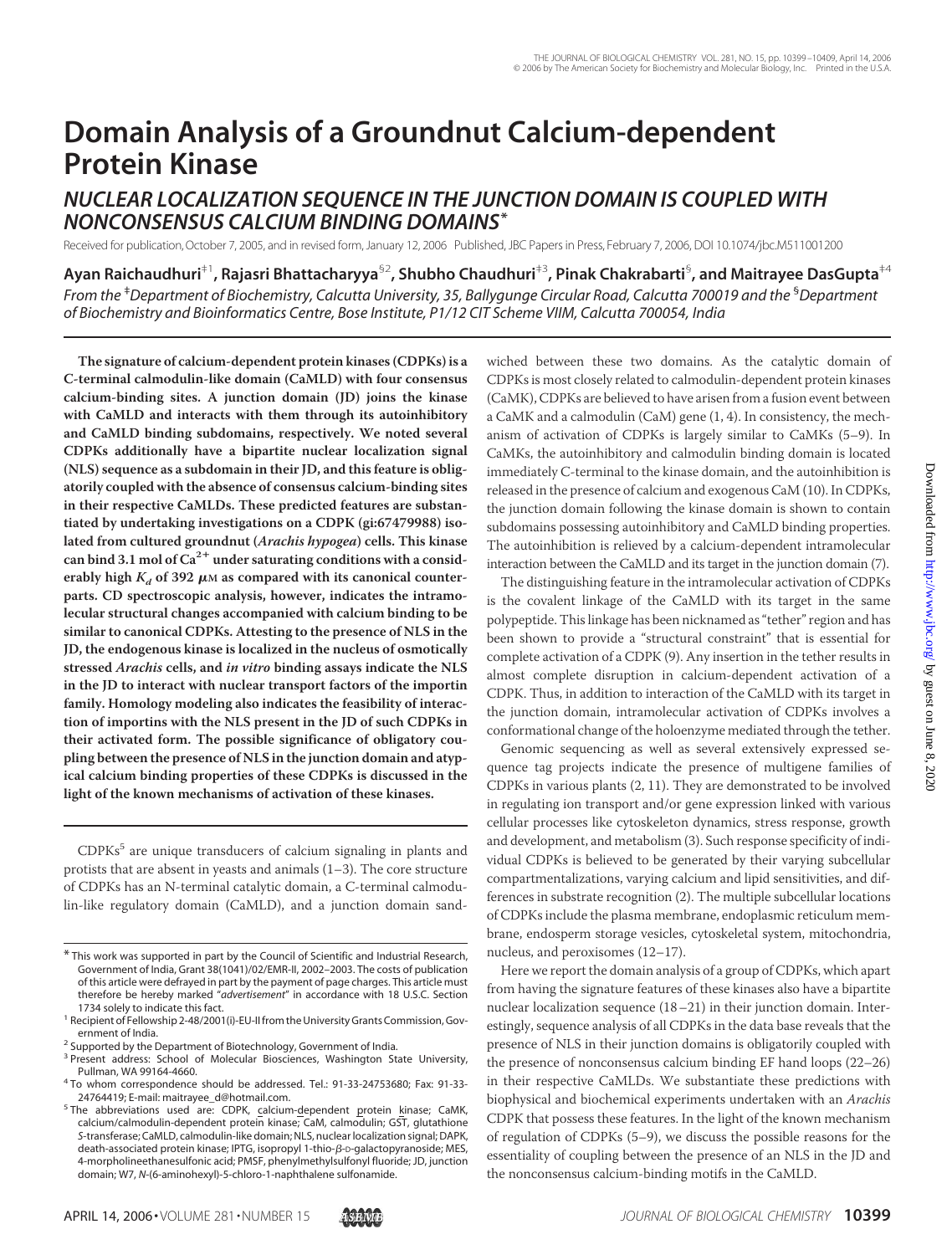#### **EXPERIMENTAL PROCEDURES**

#### *Materials*

TOPO TA cloning kit was obtained from Invitrogen; pQE expression vectors, nickel-agarose, and anti-RGS-His antibody were obtained from Qiagen (Germany). Enzymes, glutathione-Sepharose 4B, Tris, Hepes, glycerol, Triton X-100,  $\beta$ -mercaptoethanol, aprotinin, leupeptin, and IPTG were obtained from Amersham Biosciences. PMSF, benzamidine, *N*-(6 aminohexyl)-5-chloro-1-naphthalene sulfonamide (W7), anti-tubulin antibody, 1-naphthalene acetic acid, and benzylaminopurine were obtained from Sigma. Western blotting kit was obtained from Roche Applied Science. Oligonucleotides were obtained from IDT. All other reagents of analytical grade were obtained from SRL (India).  ${}^{45}Ca^{2+}$  (185 MBq, specific activity 79.5 mCi/g) was obtained from BRIT, Government of India.

#### *Methods*

*Cell Cultures and Stress Treatments*—Initiation and maintenance of an auxin autotrophic cell suspension culture of *Arachis hypogea* are discussed in detail in Ref. 27. In brief, the culture is maintained in MS medium ( $aux^-cyt^+$ ) containing 11.09  $\mu$ mol liter $^{-1}$  of benzylaminopurine, in a gyratory shaker at 100 rpm at 27 °C under a 16/8-h photoperiod at 40  $\mu$ mol of photons·m $^{-2}$ ·s $^{-1}$ . The cells are subcultured every 7 days by inoculating 3 ml of cells packed at  $1 \times g$  in 50 ml of medium. For osmotic stress, 2 ml of packed volume of cells collected from logarithmic growth phase were incubated in 10 ml of  $aux^-cyt^+$  media containing 0.4 M sucrose for 4 days (27–29). For auxin treatment, the stressed *Arachis* cells were treated for 1 h with 13.5  $\mu$ mol liter $^{-1}$  of 1-naphthalene acetic acid.

*Cloning, Expression, and Purification of Arachis CDPK and Other Recombinant Polypeptides*—Total RNA was isolated from osmotically stressed *Arachis* cells using RNeasy Plant mini kit (Qiagen) following the manufacturer's instructions. mRNA was isolated from this total RNA preparation using the Oligotex mRNA kit (Qiagen). The isolated mRNA was subjected to RT reaction using cDNA synthesis module (Amersham Biosciences) with random hexanucleotide and anchored dT25 primers. The cDNA for a *Arachis* CDPK was PCR-amplified using primers 5'-GCTCTAGAGG(T/A/G)(C/A)G(A/T/G/C)GG(T/A/G)-GA(A/G)TTC/TGG-3' and 5'-CCCAAGCTTATCATCGCCACA-AATTC-3' that corresponded to the sense sequence of domain I of the catalytic domain and antisense sequence of the fourth calcium-binding site of the CaMLD, respectively. The amplified 1.3-kb fragment was cloned in the TOPO TA vector from Invitrogen. The sequence named AhCPK2 was submitted to GenBank<sup>TM</sup> (gi:67479988). For expression of Arachis CDPK with a N-terminal His<sub>6</sub> tag, it was PCR-amplified using 5-GGGGTACCTATATCCTTGATAGAGAACTTGGGCGGG-GGGAGTTCGGG-3 as forward and 5-CCCAAGCTTTCTCCA-ATCTGTTCCTGTCTTCATCATCGCCACAAATTCTTC-3' as reverse primers, respectively, and subcloned into the KpnI-HindIII sites in Qiagen expression vector pQE30. For expressing the JD-CaMLD polypeptide with an N-terminal His $_6$  tag, a BamHI-HindIII fragment encompassing Ile-252 to Met-431 from AhCPK2 was subcloned in Qiagen expression vector pQE32. For expressing the CaMLD polypeptide (Ala-289 to Met-431) with a His<sub>6</sub> tag, cloning was done in two steps. First, the CaMLD domain of AhCPK2 was PCR-amplified using 5'-GCTCTAGAGCTGATTTCTTGTCC-3' and 5'-CCCAAGCTTA-TCATCGCCACAAATTC-3' as forward and reverse primers, respectively, and subcloned into the XbaI-HindIII sites of pUC19. The BamHI-HindIII fragment from the pUC19 backbone was then cloned into the Qiagen expression vector pQE30. Mutations were introduced in the JD-CaMLD polypeptide by PCR using 5'-CGGGATCCCAAA-TGCTAGGAGTGGCTCCAAATATTCCTCTTGGGGATGCTG-

TTCTATCAAGACTTAAG-3' and 5'-CCCAAGCTTATCATCGC-CACAAATTC-3' as the forward and the reverse primers, respectively. The amplified fragment was cloned into the BamHI-HindIII sites in Qiagen expression vector pQE30 for expressing the JD-CaMLD<sub>mut</sub>. Nucleotide sequence and in-frame ligation was checked for all the clones by DNA sequencing. The recombinant polypeptides were expressed in *Escherichia coli* M15 by growing in the presence of 1 mM IPTG for 5 h at 37 °C, and the proteins were purified under nondenaturing conditions using nickel-nitrilotriacetic acid-agarose (Qiagen) at 4 °C by the procedures recommended by the manufacturers. The final preparation of the polypeptides were dialyzed against 20 mM Tris-HCl, pH 7.4, and stored in aliquots in -80 °C. The purified recombinant proteins were analyzed for purity and integrity by SDS-PAGE (30). The protein concentrations were determined using Bradford method (31).

The JD-CaMLD and the CaMLD polypeptides from *Arabidopsis* CDPK AtCPK1 (32) were expressed in *E. coli* BL21 grown in M9, glucose, 0.5% tryptone in the presence of 0.5 mm IPTG for 4-6 h at 25 °C, and the proteins were purified at 4 °C using nickel-nitrilotriacetic acidagarose (Qiagen) beads according to the manufacturer's instruction.

The GST-importin fusion proteins (33) were expressed in *E. coli* BL21 in the presence of 0.5 mm IPTG for  $4-6$  h at 20 °C, and the proteins were purified at 4 °C using glutathione-Sepharose beads according to the manufacturer's instruction (Amersham Biosciences). 2 mM dithiothreitol was included in all the solutions throughout the purification procedures. The final preparation of the polypeptides were dialyzed against 20 mm Tris-HCl, pH 7.4, and stored in aliquots in  $-80$  °C.

*Bioinformatics*—Sequences of *Arabidopsis* CDPK family members were retrieved from the PlantsP Data Base (plantsp.sdsc.edu). CDPK sequences containing NLS in their junction domain coupled with noncanonical EF hands in their calmodulin-like domains were identified by manually analyzing all entries in the  $GenBank^{TM}$  (www.ncbi.nlm.nih. gov) or SwissProt database by using PROSITE (34). Sequences were aligned with ClustalW (35).

 $Ca^{2+}$  *Binding to Proteins*—The calcium binding property was measured by equilibrium dialysis as described previously (36). For ensuring a calcium-free condition, all buffers and protein solutions were passed through a Chelex 100 column (Bio-Rad). The plasticwares were soaked in 2.5 mM EDTA overnight, and dialysis bags were heated at 80 °C in 1  $m$ M EDTA, 1 mM NaHCO<sub>3</sub> for 1 h, and both were rinsed with calciumfree water. 40  $\mu$ l (10  $\mu$ M) of the purified polypeptide was dialyzed for 24 h at 25 °C against 400  $\mu$ l of a solution of 25 mm MES-KOH, pH 6.0, containing 150 mM KCl and  ${}^{45}Ca^{2+}$  (0.25  $\mu$ Ci/ml) in presence of indicated concentrations of CaCl<sub>2</sub>. After dialysis, 20  $\mu$ l of the protein solution and the external solution were collected from each of the dialysis set ups. The collected solutions were spotted on nitrocellulose membrane (13 mm in diameter), and radioactivity associated was measured. The moles of bound calcium/mol of protein and the concentration of unbound calcium were evaluated from the known concentration of the protein and the initial calcium concentration. The calcium binding data were processed according to the Hill model (37, 38) using Kyplot. The Hill model provides information regarding the degree of cooperativity (Hill constant, *A*3), the maximum number of calcium-binding sites (*A*1), and apparent dissociation constant (*A*2) according to Equation 1,

$$
y = \frac{A1}{\left(1 + \frac{A2}{x}\right)^{A3}}
$$
 (Eq. 1)

where *y* and *x* denote the average number of moles of calcium bound/ mol of protein and the free calcium concentration, respectively.

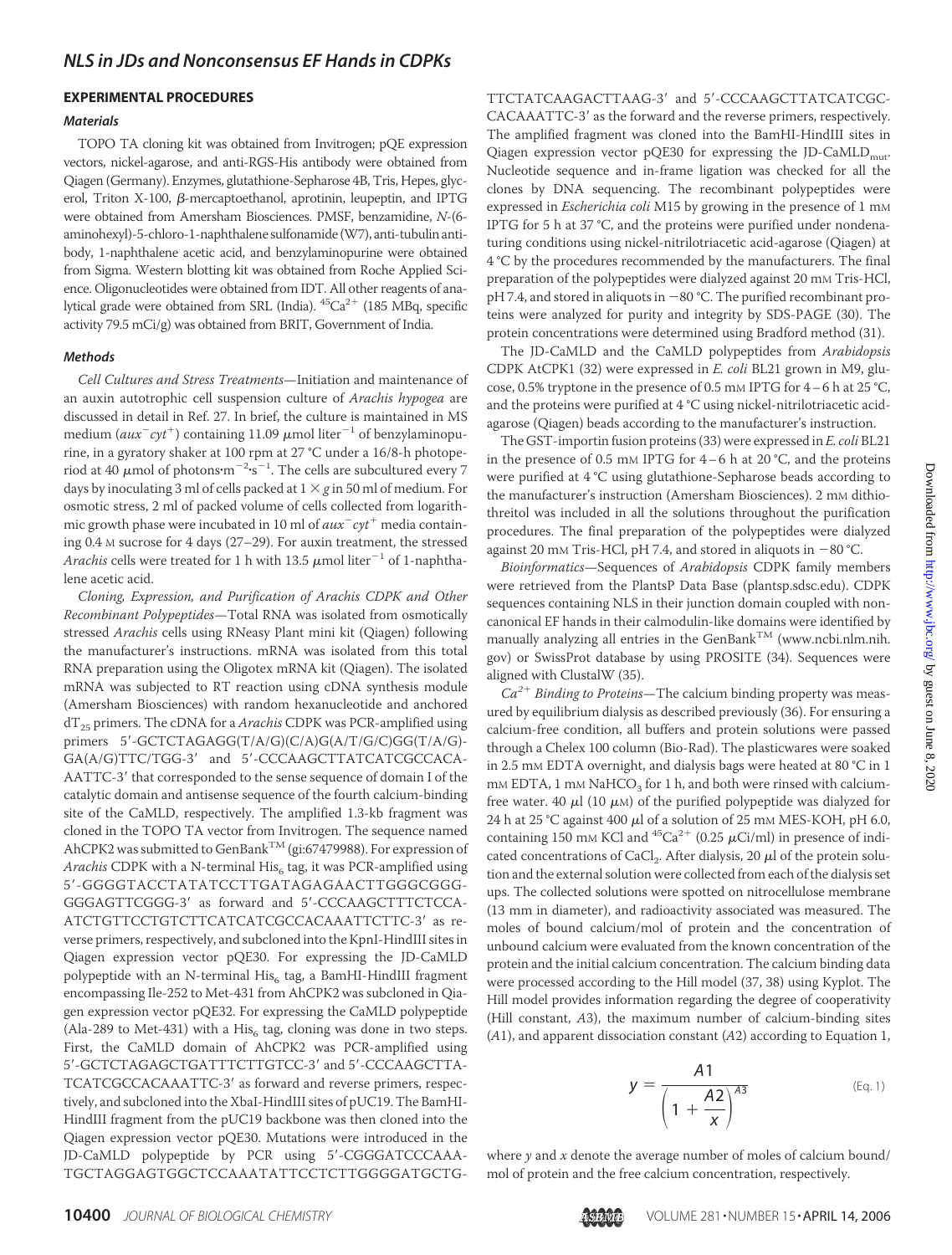

FIGURE 1. **Conserved domains in AhCPK2.** Alignment of *Arachis* CDPK AhCPK2 (gi:67479988) with *Arabidopsis* CDPK AtCPK13 (gi:28059078) and *Oryza* CDPK (gi:34907990) using ClustalW (multiple sequence alignment). Identical amino acids are indicated by *asterisks*, and similar amino acids are marked with *single dots* and *colons*. Catalytic domains (*I–IX*), Junction domain, and EF hands of CaMLD domain of AhCPK2 are marked.

*Circular Dichroism*—Experiments were performed on Jasco-720 spectropolarimeters. A bandwidth of 1 nm and a scan step size of 0.25 nm were employed with a 0.1-cm path length. Spectra were recorded at 298 K with 5  $\mu$ M of the indicated polypeptides in 20 mM Tris-HCl, pH 7.4, in the presence of 1 mM calcium or 5 mM EGTA. Five scans were averaged for each sample, and the spectrum for the buffer was subtracted as a blank.

*Cell Fractionation*—Membrane fractions were isolated and purified from both normal and stressed *Arachis* cells with or without auxin treatment as described previously (28) and according to the procedures described in Refs. 12 and 39. In brief, cells were harvested, rinsed with distilled water, ground in a mortar cooled with liquid nitrogen, and extracted with ice-cold 50 mm Tris-HCl, pH 7.4, containing 2 mm  $\beta$ -mercaptoethanol, 10 mm EDTA, 2.5 mm EGTA, 300 mm sucrose, and protease inhibitors (0.5 mm PMSF, 1 mm benzamidine, 10  $\mu$ g ml $^{-1}$ leupeptin, and 10  $\mu$ g ml $^{-1}$  aprotinin). To remove cell debris, the slurry (1 ml of buffer per g wet tissue) was first passed through cheesecloth and then centrifuged for 15 min at 2,000  $\times g$  (twice). The supernatant was subjected to centrifugation at 100,000  $\times$  g for 1 h. The microsomal membrane pellet obtained at this step was resuspended in resuspension buffer (10 mm Tris-HCl, pH 7.4, 1 mm EDTA, 1 mm EGTA, and protease inhibitors (0.5 mm PMSF, 1 mm benzamidine, 10  $\mu{\rm g}$  ml $^{-1}$  leupeptin and 10  $\mu$ g ml<sup>-1</sup> aprotinin)). Membrane and soluble protein fractions were stored at  $-80$  °C.

Nuclear extracts were prepared from normal and stressed *Arachis* cells as described in detail previously (29). The final nuclear pellet was resuspended in 20 mm Tris-HCl, pH 7.4, 5 mm MgCl<sub>2</sub>, 500 mm NaCl, 0.5 mM PMSF, 1 mM benzamidine, 10  $\mu {\rm g\,ml}^{-1}$  leupeptin, 10  $\mu {\rm g\,ml}^{-1}$  aprotinin, 10% Triton X-100 and stored at  $-80\text{ °C}$  in small aliquots. Protein concentration was estimated by Bradford method (31).

*Immunological Techniques*—Antibodies against JD-CaMLD polypeptide of AhCPK2 was raised in rabbits. The affinity-purified  $His<sub>6</sub>$ tagged JD-CaMLD polypeptide was subjected to SDS-PAGE. After mild staining of the gel, the appropriate band was excised, crushed, and used for immunization according to standard protocols (40).

Western blotting with anti-AhCPK2 and anti-ABI3 (29) was done at 1:1000 dilutions using a kit from Roche Applied Science. Western blotting with anti-His and anti-tubulin was done according to the manufacturer's instructions.

*GST Pull-down Assay*—Interactions of the JD-CaMLD, CaMLD, and JD-CaMLD $_{mut}$  polypeptides with the importins were investigated by this assay following the binding conditions described previously (33, 41) with some modifications. In brief, 300 pmol of polypeptides were incubated in a total reaction volume of 150  $\mu$ l in the presence of 20 mm Hepes, pH 7.3, 110 mm potassium acetate, 2 mM magnesium acetate, 5 mM sodium acetate, and 250 mM sucrose with the indicated concentrations of calcium and EGTA. Binding was done for 4 h at 4 °C. Glutathione-Sepharose 4B beads were added, gently mixed for 1 h, and then washed three times (15 min each) with  $1\times$  Tris-buffered saline containing the indicated concentrations of calcium or EGTA. The reaction mixture was analyzed in 12% SDS-PAGE (30) and Western-blotted with anti-His or anti-AhCPK2 antibody.

*Homology Modeling*—The model of *Arachis* CDPK, AhCPK2, was developed in two steps using the comparative modeling module of MODELLER (42). The necessary sequence alignments were done using ClustalW (35) (Fig. 7).

In the first step the model for JD bound to the calcium-bound CaMLD was modeled. The templates used were the files with codes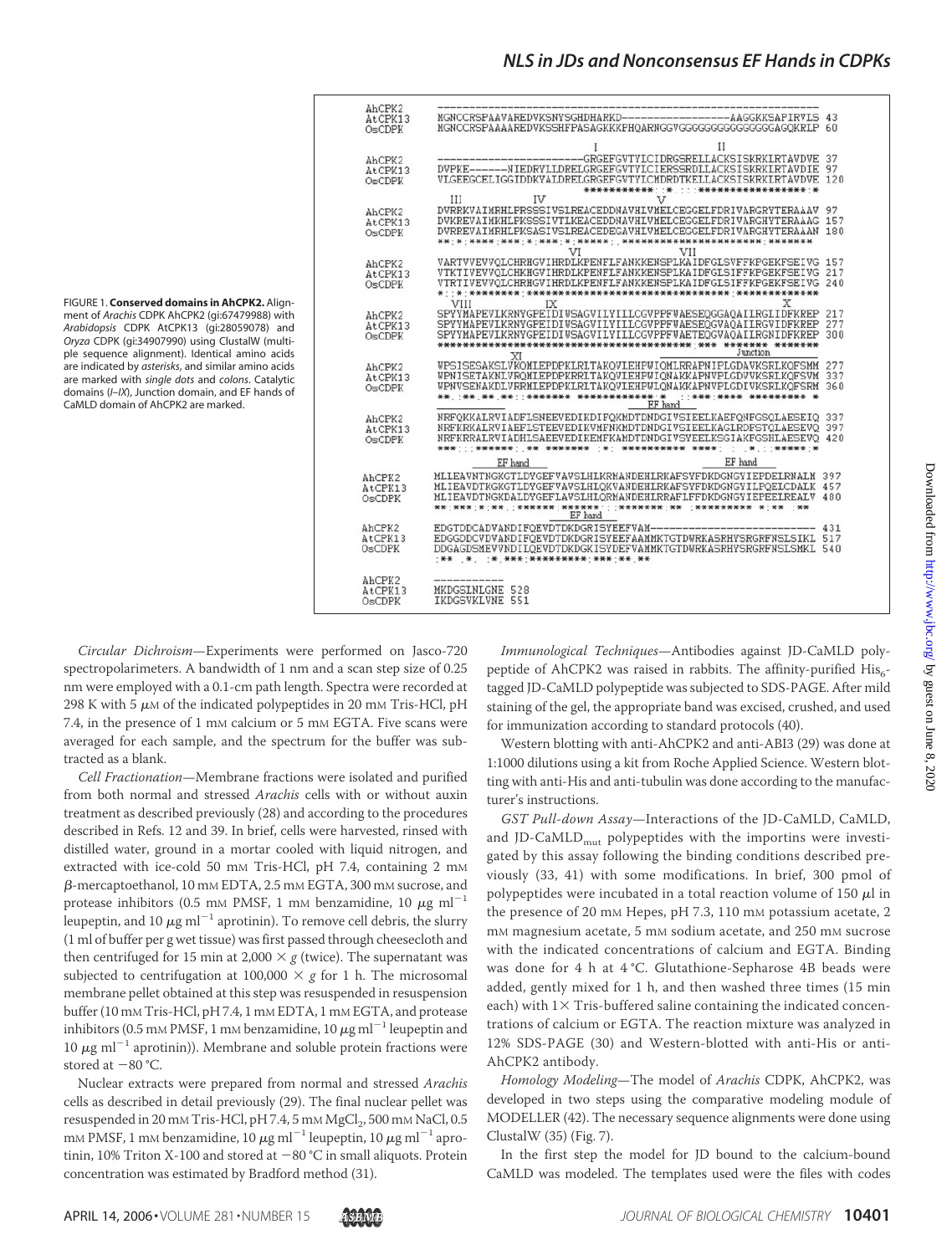

FIGURE 2.**Domain analysis of CDPKs containing an NLS in their junction domain.** *A,* multiple sequence alignment of the junction domains of CDPKs containing a bipartite NLS as a subdomain. The source and corresponding gi numbers are indicated. The relative positions of the subdomains for nuclear localization, pseudosubstrate autoinhibition, and CaMLD binding in the junction domain are indicated. The determinant amino acids for the bipartite NLS are indicated in *red. B,* multiple sequence alignment of the calcium binding EF hand loops of the above CDPKs. The residue numbers important for coordination with calcium in the respective calcium binding loops are indicated. Amino acids deviating from the consensus EF hand loop sequences are indicated in *blue. C,*AtCPK30, a CDPK with NLS in the junction domain, has four consensus EF hands but contains an insertion of 26 amino acids in the border of the catalytic and junction domains. Domain analysis was done using PROSITE. Alignments were developed using ClustalW (35).

1CDM (43) and 1CKK (44) having calmodulin in complexation with target peptides in antiparallel and parallel orientations, respectively, from the Protein Data Bank (45). The peptide templates in 1CDM and 1CKK were used to build the JD. Although the templates used were biomolecular calmodulin-peptide complexes, the target molecule had JD covalently linked to CaMLD. Because of this constraint, the model built using 1CDM showed the presence of knots (the JD peptide traversing through CaMLD). Consequently, the antiparallel mode of peptide binding was ruled out. The model obtained from 1CKK (with the parallel mode of binding) also had a knot with the peptide going through the linker connecting the N- and C-terminal domains of CaMLD (Fig. 8*A*). This could easily be rectified manually. In the second step, the active kinase was built using the sequence of death-associated protein kinase (DAPK) in the Protein Data Bank file 1JKT (46), and this domain, along with the JD-CaMLD model, was used to build the complete structure of CDPK.

The importin-CDPK complex was built by the protein docking method, GRAMM (47), using the structure of importin obtained from importin-NLS peptide complex, Protein Data Bank file 1PJN (48). The interface area between CaMLD and JD was calculated following Ref. 49, and the molecular diagrams were generated using MOLMOL (50).

#### **RESULTS**

*Domain Analysis of an A. hypogea CDPK and Its Homologs; Nuclear Localization Sequence in the JD Is Coupled with Nonconsensus EF Hand Loops in the CaMLD*—We developed a 1.3-kb partial cDNA clone (gi: 67479988) of an *Arachis* CDPK (designated AhCPK2) by amplification of RNA prepared from *Arachis* cells that were subjected to osmotic stress (27, 28). The predicted amino acid sequence contains a kinase catalytic domain with subdomains I to XI of Ser/Thr kinases, a junction domain, and a CaMLD with four calcium-binding motifs characteristic of the CDPK family (Fig. 1). Alignment and phylogenetic analysis using the entire length of the deduced AhCPK2 protein sequence showed that it belongs to the branch III cluster of plant and algal CDPKs (3). It showed the highest homology with AtCPK13, an *Arabidopsis* CDPK (gi:28059078) with 86% identity and 94% similarity, and OsCDPK, a rice CDPK (gi:34907990) with 83% identity and 92% similarity. The alignment of AhCPK2 with AtCPK13 and the OsCDPK is shown in Fig. 1.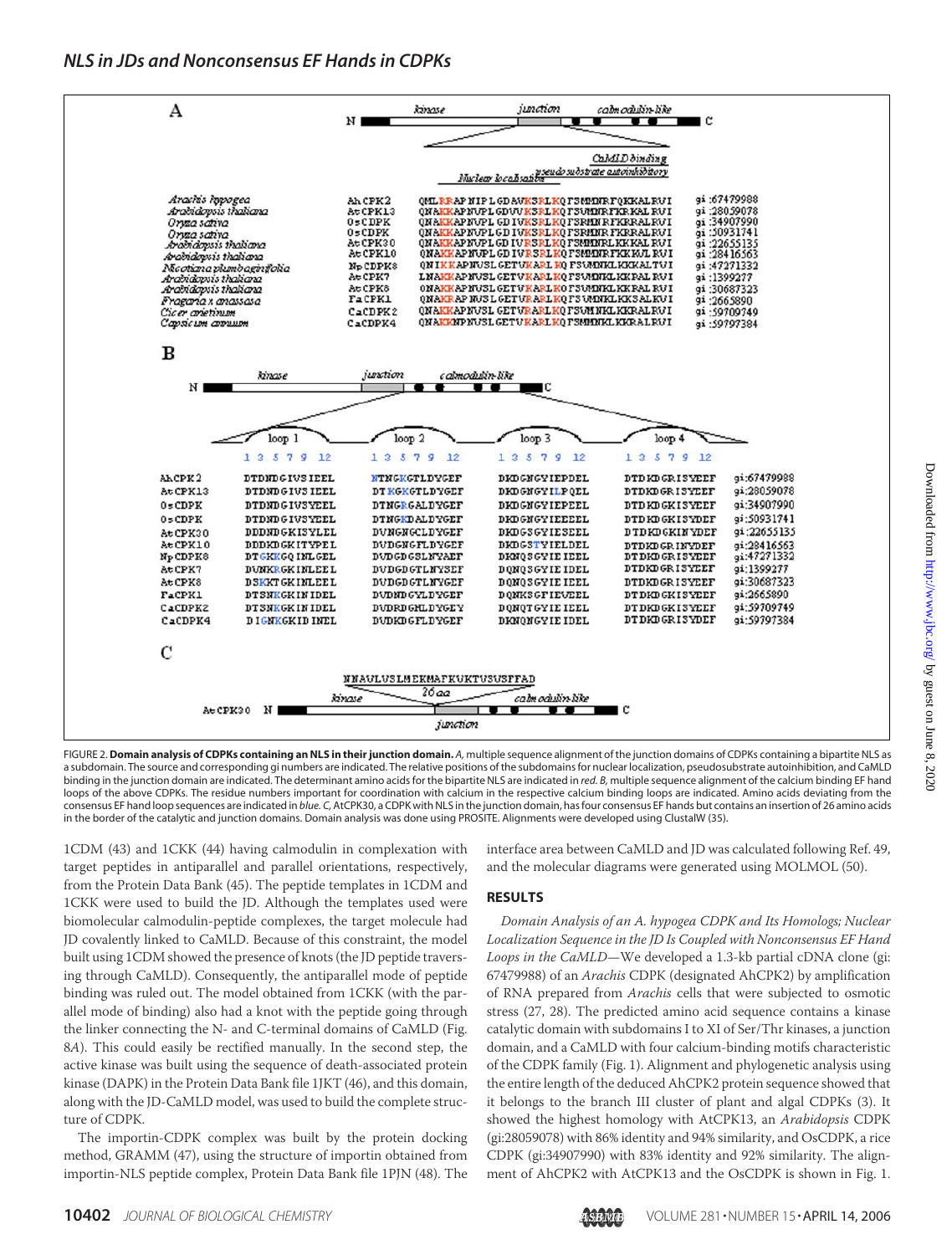AhCPK2 also shares 71% identity and 83% similarity with a stress-induced CDPK (AtCPK10) from *Arabidopsis* (51, 52), which appeared consistent with its expression in the stressed *Arachis* cells.

In addition to having the core domain arrangement of a canonical CDPK, AhCPK2 contains a bipartite NLS sequence (PROSITE code no PS00015) in its junction domain, and the sequence of the second calcium binding EF hand loop (PROSITE code PS00018) in its CaMLD was a deviation from the consensus (Fig. 2, *A* and *B*). BLAST search and subsequent domain analysis revealed that several other CDPKs from different species showing strong homology with the *Arachis* CDPK also have a similar domain composition. As indicated in Fig. 2, a coupling was noticed between the presence of a bipartite NLS in the JDs of CDPKs with the absence of one or more calcium binding EF hand loops in their respective CaMLDs.

Multiple sequence alignment revealed that the position of the NLS in the JD of all these CDPKs was superimposable (Fig. 2*A*). Canonical bipartite NLS contains the following: (i) two adjacent basic amino acids (Arg or Lys), (ii) followed by a spacer region of any 10 residues, and (iii) followed by at least three basic residues (Arg or Lys) in the next five positions (21). Comparison of the JD sequences revealed that two of the three basic residues in the C-terminal cluster of the bipartite NLS domain are conserved in all CDPKs (alignment not shown). In fact, this cluster overlaps with the known span of the autoinhibitory subdomain



FIGURE 3. **Calcium binding property of AhCPK2.** The JD-CaMLD polypeptide of AhCPK2 with a nonconsensus EF hand loop in the second calcium-binding site was investigated for calcium binding by equilibrium dialysis according to the "Experimental Procedures." The figure represents the best fit to the obtained calcium binding data using the Hill model (37, 38). Under similar conditions, the calcium binding property of the JD-CaMLD polypeptide of AtCPK1 with four consensus EF hands has been investigated as a reference.

(5–9) in the JD (Fig. 2*A*), which is highly conserved among CDPKs. It is the N-terminal pair of basic residues that is primarily responsible for giving rise to a potential bipartite nuclear localization sequence in the junction domain of the indicated members of the CDPKs.

PS00018 looks for the consensus 12-residue calcium binding EF hand loop D*X*(DNS){ILVFYW}(DENSTG)(DNQGHRK){GP}(LIV-MC)(DENQSTAGC)*X*(2)(DE)(LIVMFYW), which is flanked on both sides by a 12-residue  $\alpha$ -helical domain (22–26). The calcium ion is coordinated in a pentagonal bipyramidal configuration with six residues in positions 1, 3, 5, 7, 9, and 12 (indicated by *numbers*in Fig. 2*B*). As shown, all except AtCPK10 have a deviation from the consensus in one of these six coordinating residues (Fig. 2*B,* indicated in *blue*). For AtCPK10, the variation is in the 6th residue of the loop, which usually is an invariant glycine and is known to provide the requisite bend of the calcium binding loop structure (22–26). Although some other residues are tolerated in this position, AtCPK10 has a threonine that is not included in the consensus. Also with an exception in AtCPK10, where the third EF hand was predicted to be nonfunctional, the nonconsensus calcium binding loops were present in the N-terminal half of the CaMLDs in all CDPKs of our target group. However, AtCPK13 contained nonconsensus loops both in the N- and C-terminal halves of its CaMLD (Fig. 2*B*).

Although all the above kinases have their NLS sequences in identical positions in their JDs (Fig. 2*A*), a *Plasmodium* kinase (gi:23476982) has an NLS that is not perfectly superimposable. It partially resides in the C terminus of the catalytic domain and partially in the N terminus of its JD. Most interestingly, even this kinase was predicted to have two nonconsensus calcium binding EF hand loop sequences in its CaMLD. Taken together, there is a strict coupling between the presence of an NLS in the JDs of CDPKs with the absence of one or more calcium binding EF hand loops in their respective CaMLDs. AtCPK30 (gi:22655135) was the single exception to the domain coupling phenomenon where, despite having an NLS in the JD, all four calcium binding EF hand loops were predictably functional (Fig. 2*B*). But unlike any other known CDPK, this kinase was found to have a 26-amino acid insertion just preceding the NLS, between the kinase and the junction domain (Fig. 2*C*). This evidence in fact further attests to the fact that the presence of an NLS in the junction domain is accompanied by some sort of a compensatory change in the total kinase.

*Calcium Binding Property of the Arachis CDPK*—PROSITE analysis indicated the second EF hand loop of the CaMLD of the *Arachis* CDPK to be nonfunctional. This is because among the six residues in positions 1, 3, 5, 7, 9, and 12 that are known to coordinate with calcium in a standard 12-residue EF hand loop structure, two residues at positions 1



FIGURE 4. **Far-UV CD spectra of the regulatory apparatus of AhCPK2.** The spectra were developedfor the JD-CaMLD and the CaMLD polypeptides of the*Arachis*CDPK AhCPK2 with a nonconsensus EF hand loop in the second calcium-binding site. Spectra were recorded with 5  $\mu$ м protein in 20 mm Tris-HCl, pH 7.4, in the presence of 1 mm Ca<sup>2+</sup> or 5 mm EGTA. Under similar conditions, the spectra were also recorded for the JD-CaMLD and the CaMLD polypeptide of AtCPK1 with four consensus EF hands as a reference.

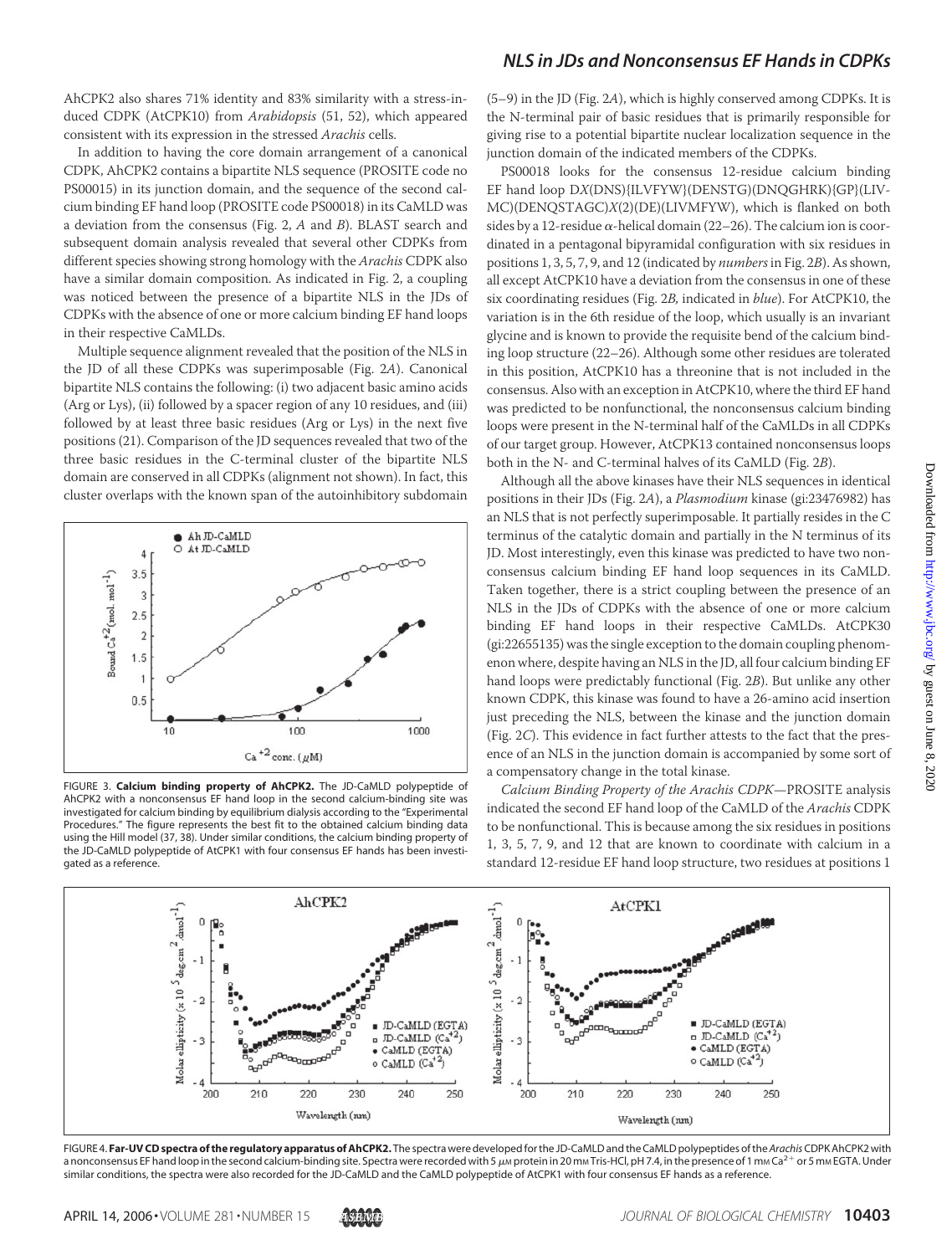



and 5 deviated from the consensus. To understand the effect of such a deviation, we investigated the calcium binding properties of the JD-CaMLD polypeptide of the *Arachis* CDPK, and we compared it with its canonical counterpart obtained from an *Arabidopsis* CDPK AtCPK1 (32) where all four EF hand loops follow the consensus pattern (Fig. 3). Binding of calcium was measured by equilibrium dialysis according to Refs. 36 and 53. The binding parameters were evaluated by analyzing the experimental data based on the Hill model of cooperative binding to equivalent binding sites. The binding capacity of the *Arachis* JD-CaMLD polypeptide was determined to be 3.1 mol of calcium/mol of protein at saturation, and the  $K_d$  value was determined to be 392  $\mu$ m. Under identical conditions the JD-CaMLD of AtCPK1 could bind 3.8 mol of calcium/mol of the polypeptide with a  $K_d$  value of 0.19  $\mu$ m. The calcium binding property of the *Arachis* CDPK thus appears to be significantly deviated from those of the canonical CDPKs and is very consistent with the PROSITE prediction of a nonconsensus calcium binding EF hand loop in its CaMLD region. It may be noted that *Plasmodium* CDPK with mutations in the first or second calcium binding loop had its  $K_d$  values raised to the 200–330  $\mu$ M range (53), which is similar to the values obtained with the *Arachis* CDPK. The value of the Hill constant (degree of cooperativity) was found to be greater than 1, in calcium binding to *Arachis* JD-CaMLD, indicating that there is a positive cooperativity in calcium binding to this polypeptide. Such cooperativity in calcium binding is a common feature of all calmodulin-like proteins (32, 53).

*Global Fold of the Calcium-responsive CDPK Regulatory Apparatus (32) Remains Unchanged in the Arachis CDPK*—The CaMLD polypeptides from canonical CDPKs are found to be highly helical in nature with the helicity increasing further in response to calcium (32, 54). In the corresponding JD-CaMLD polypeptides, interaction of the JD with the CaMLD leads to a further increase in helicity, and this change is attributed to the helical character of the JD developed as a consequence of its binding to CaMLD as well as the change in spatial distribution of the helices in the CaMLD region that moves from disordered to an ordered structure (32). To understand how the deviation in the calcium binding would affect the characteristic structural response of the *Arachis* CDPK (AhCPK2), we followed the calcium-responsive structural change of the CaMLD and the JD-CaMLD region of this kinase, and we compared it with its canonical counterparts obtained from an *Arabidopsis* kinase AtCPK1 (32), by studying the far-UV CD spectrum of the corresponding polypeptides.

The spectra of CaMLD and the JD-CaMLD polypeptides from AhCPK2 as well as AtCPK1 had dominant contributions from the helical secondary structure with the minima at 208 and 222 nm (Fig. 4). For both the polypeptides with each of these kinases there was an increase in intensity upon addition of calcium. Also, in both cases there was a considerable increase in the helical component of the JD-CaMLD polypeptide as compared with the corresponding CaMLD, which was suggested earlier to be due to the helical character of the junction region in the JD-CaMLD polypeptide (32). This analysis broadly suggests that at saturating concentrations of calcium, the global fold of the regulatory apparatus in the *Arachis* CDPK remains similar to its canonical counterpart despite having wide differences in their calcium binding properties. The activation principle of the *Arachis* CDPK thus appears to follow the known activation principles for CDPKs (7–9).

*Subcellular Localization of the Endogenous Arachis CDPK*—The JD-CaMLD region of the *Arachis* CDPK contained unique features that distinguished it from canonical CDPKs (Fig. 2). Therefore, to detect the endogenous polypeptide representing the untagged or native *Arachis* CDPK (AhCPK2) in the cultured *Arachis* cells, we raised polyclonal antibodies against the JD-CaMLD polypeptide of the kinase. This antibody cross-reacted with a single 58-kDa band in the total protein preparation of the *Arachis* cells that showed a characteristic calcium-dependent shift in mobility (Fig. 5*A*). It failed to cross-react with the 53-kDa CDPK in dry seed extracts of *A. hypogea* that we previously characterized (55, 56), thus indicating the specificity of its interaction (data not shown). As AhCPK2 was originally isolated from osmotically stressed cells, we used both normal and stressed cells for our detection experiments. The cells were resolved into soluble and microsomal fractions or into a nuclear fraction by isolating intact nuclei, and the isolated proteins from these fractions were subjected to Western blot analysis using the raised antibody. The cross-reactive 58-kDa polypeptide was localized in the microsomal fractions (Fig. 5*B, lanes a* and *d*) and the soluble fractions (*lanes b* and *e*) in both the normal and the stressed cells, indicating the kinase to be distributed in both membrane and soluble fractions. The kinase was not detectable in the nuclear fraction of the normal cells (Fig. 5*B, lane c*), but it was clearly detectable in the nuclear fraction of the stressed cells that were subjected to 0.4 M sucrose for 4 days (Fig. 5*B*, *lane f*). These*Arachis* cells have a unique stress physiology. In the presence of stress they are driven to quiescence, but an hour of auxin treatment completely restores their growth potential (27–29). The subcellular localization of AhCPK2 remains unchanged following auxin treatment in these *Arachis* cells (data not shown). These observations suggest that AhCPK2 responds to stress-originated signals by being localized in the nucleus. Similar dynamicity in subcellular localization in response to stress has been noted earlier with McCPK1, a CDPK from *Mesembryanthemum crystallinum* (57). Anti-tubulin antibody cross-reacted with the soluble and the microsomal protein preparations (58) but showed no cross-reaction with the nuclear protein, indicating our fractionation procedures were effective (Fig. 5*B*). Antibodies raised against the transcription factor ABI3 (abscisic acid-insensitive 3) that is induced in presence of auxin in these cells (29) are,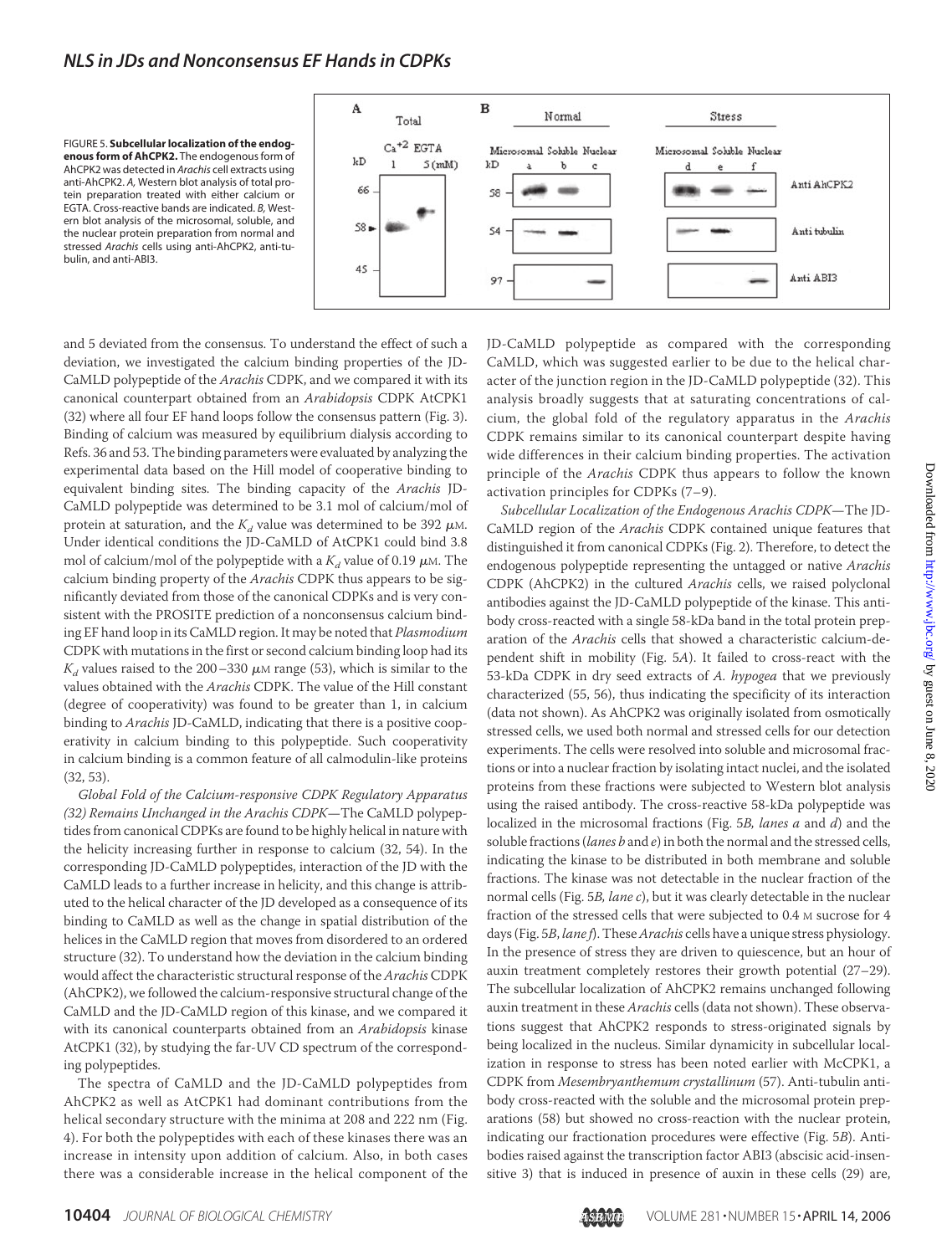

down assay as described under "Experimental Procedures." GST-tagged proteins were precipitated from the reaction mixtures using glutathione-Sepharose 4B beads, and the importin-bound proteins were detected by Western blot analysis with anti-His or anti-AhCPK2 as indicated. *A,* the Histagged JD-CaMLD polypeptide was subjected to binding with GST (*lane a*) or the indicated GSTtagged importins (*lanes f, g,* and *h*). The compositions of the necessary control reaction mixtures are indicated in the figure (*lanes b–e*). *Lane l* contains a standard JD-CaMLD polypeptide without being subjected to binding reactions. The positions of the calcium-bound JD-CaMLD in both panels are indicated by *arrowheads. B,* the His-tagged JD-CaMLD, CaMLD, and JD-CaMLD<sub>mut</sub> was subjected to binding with GST-tagged importin  $\alpha$ 1a (*lanes a–c*). The compositions of the necessary control reaction mixtures are indicated in thefigure (*lanes d–g*). *Lanes h–j* contain standard JD-CaMLD, CaMLD, and JD-CaMLD<sub>mut</sub> polypeptide without being subjected to binding reactions. The positions of calcium bound polypeptides are indicated by *arrowheads.* The mutated residues in JD-CaMLD<sub>mut</sub> are indicated by *asterisks*. C, binding of GST-importin  $\alpha$ 1a with His<sub>6</sub> JD-CaMLD of AhCPK2 was investigated in the presence of the indicated concentrations of calcium (*lanes a–d*) or EGTA (*lanes e–h*). Subsequent to binding under the indicated conditions, the glutathione beads were subjected to washing in the presence of the indicated concentrations of calcium (*lanes a, b, g,* and *h*) or EGTA (*lanes c–f*). The characteristic shift of electrophoretic mobility of JD-CaMLD polypeptide in the presence and absence of calcium is shown in the adjacent panel. *D,* the His-tagged AhCPK2 polypeptide was subjected to binding with GST-tagged importin  $\alpha$ 1a (*lanes c–g*). The compositions of the necessary control reaction mixtures are indicated (*lanes a* and *b*). Binding was investigated in the presence of the indicated concentrations of EGTA (*lanes c*) and calcium (*lanes d–g*) in the presence (*lanes f* and *g*) or in the absence (*lanes d* and *e*) of 2 mm W7. *Lane h* contains standard AhCPK2 polypeptide without being subjected to binding reactions.

FIGURE 6. **Importin binding property of AhCPK2.** Importin binding was investigated by GST pull-

however, strictly localized in the nuclear fractions of the *Arachis* cells (Fig. 5*B*, *lanes c* and *f*). Such detection of the*Arachis*CDPK (AhCPK2) in the nuclear fraction of the stressed *Arachis* cells is consistent with the PROSITE prediction of an NLS in its JD.

Presently, functional annotation available for our target set of CDPKs having an NLS sequence in JD is low, and nuclear localization has not been reported for any of them. In fact, AtCPK7 and AtCPK8, members of our target group, have been localized in membranes but not in the

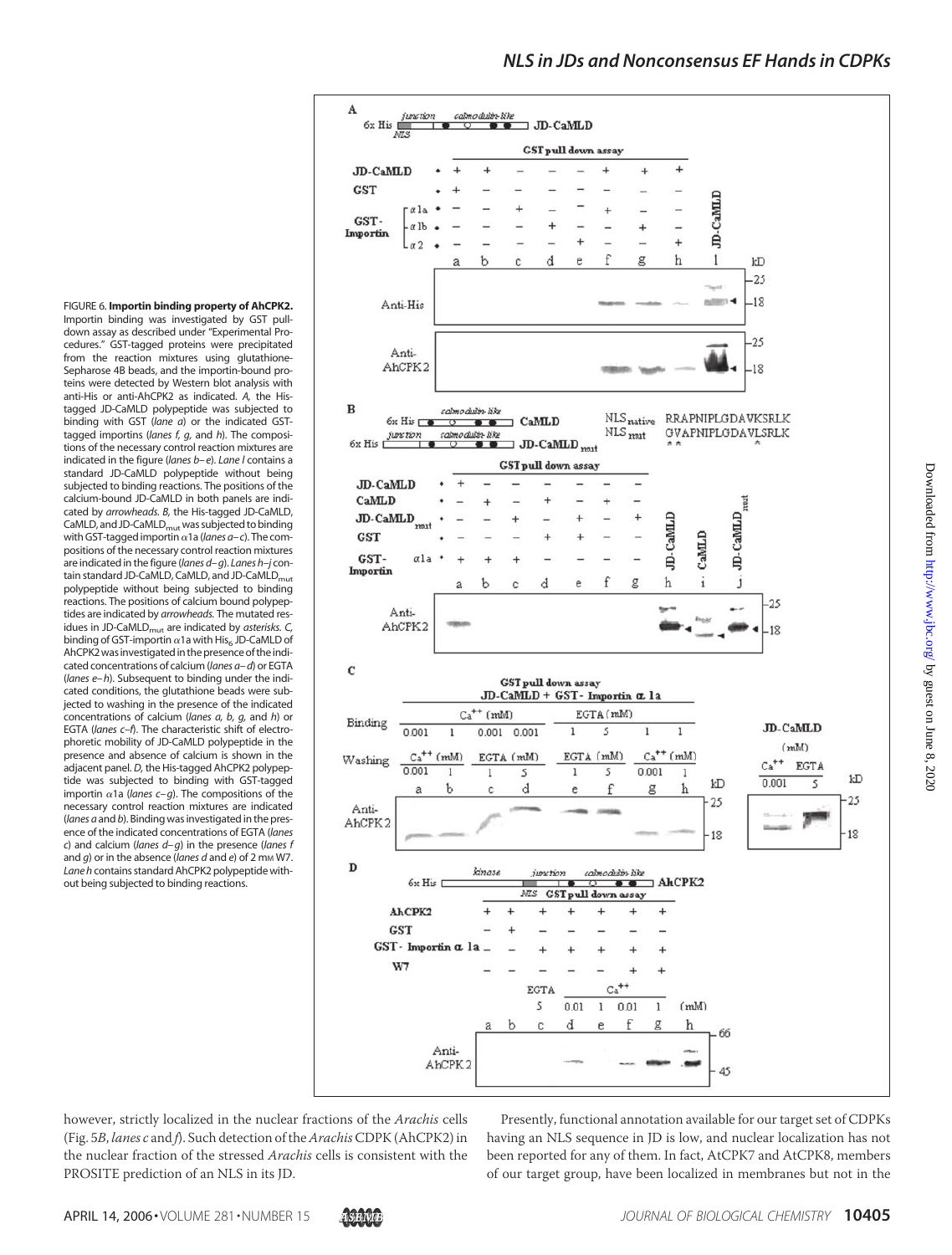FIGURE 7. **Sequence alignment of AhCPK2 with the requisite templates used for homology modeling of various domains.** Alignments are shown for the catalytic domain of AhCPK2 with the death-associated protein kinase (*DAPK*) in 1JKT; a basic loop conserved in DAPK family is indicated in a *box* (*A*)*. B,* CaMLD binding region in JD of AhCPK2 with calmodulin-bound target peptide in 1CKK. *C,* CaMLD of AhCPK2 with calmodulin in 1CKK; *asterisks*indicate residues in the CaMLD of AhCPK2 that are proposed to be interacting with its JD in the structure, built by us; *black circles*indicate residues involved in target interaction in calmodulin in the 1CKK structure (44); *open circles* indicate residues involved in JD interaction in CaMLD of the 1S6I structure (66). *D,* NLS sequence in JD of AhCPK2 with the NLS sequence in 1PJN. The range of the domains of the modeled structure is given in *parentheses*. All alignments are done using ClustalW (35) with one minor modification in the region between EF hands 2 and 3 in *C*, following Ref. 54.

|               | A kinase (residues 1-252)                    |                                          |                                                                 |
|---------------|----------------------------------------------|------------------------------------------|-----------------------------------------------------------------|
|               |                                              | 20                                       | 40                                                              |
|               |                                              | ı                                        | ı                                                               |
| CDPK          |                                              |                                          | : GRGEFGVTYLCIDRGSRELLACKSISKRKLRT---AVDVEDVRRKVAIMRHLPRSSSIVSL |
| <b>1JKT</b>   |                                              |                                          | : GSGQFAVVKKCREKSTGLQYAAKFIKKRRTKSSRRGVSREDIEREVSILKEIQHPN-VITL |
|               |                                              |                                          |                                                                 |
|               | 60                                           | 80                                       | 100                                                             |
|               | 1                                            | 1                                        | 1                                                               |
| CDPK          |                                              |                                          | : REACEDDNAVHLVMELCEGGELFDRIVARGRYTERAAAVVARTVVEVVQLCHRHGVIHRDL |
| <b>1JKT</b>   |                                              |                                          | : HEVYENKTDVILILELVAGGELFDFLAEKESLTEEEATEFLKQILNGVYYLHSLQIAHFDL |
|               |                                              |                                          |                                                                 |
|               | 120                                          | 140                                      | 160                                                             |
|               | L                                            | ı                                        | ı                                                               |
| CDPK          |                                              |                                          | : KPENFLFANKKENSP-LKAIDFGLSVFFKPGEKFSEIVGSPYYMAPEVLKRN-YGPEIDIW |
| <b>1JKT</b>   |                                              |                                          | : KPENIMLLDRNVPKPRIKIIDFGLAHKIDFGNEFKNIFGTPEFVAPEIVNYEPLGLEADMW |
|               |                                              |                                          |                                                                 |
|               | 180                                          | 200                                      | 220                                                             |
|               | Τ.                                           | ı                                        | Ł                                                               |
| CDPK          |                                              |                                          | : SAGVILYILLCGVPPFWAESEQGGAQAILRGLIDFKREPWPSISESAKSLVKQMLEPDPKL |
| 1 JKT         |                                              |                                          | : SIGVITYILLSGASPFLGDTKOETLANVSAVNYEFEDEYFSNTSALAKDFIRRLLVKDPKK |
|               |                                              |                                          |                                                                 |
|               | 240                                          |                                          |                                                                 |
|               | ı                                            |                                          |                                                                 |
| CDPK          | : RLTAKQVLEHPWI                              |                                          |                                                                 |
| <b>1JKT</b>   | : RMTIQDSLQHPWI                              |                                          |                                                                 |
|               |                                              |                                          |                                                                 |
| ICKK B        |                                              | --------------------WTTVILVKSMLRKRSFGNPF |                                                                 |
|               |                                              |                                          |                                                                 |
| с             | CaMLD (residues 289-431)                     |                                          |                                                                 |
|               | 300                                          | 320                                      | 340                                                             |
|               | ** ** **                                     | п                                        | U.<br>o                                                         |
| CDPK          |                                              |                                          | : ADFLSNEEVEDIKDIFQKMDTDNDGIVSIEELKAEFQNFGSQLAESEIQMLLEÄVNTNGKG |
| ICKK A        |                                              |                                          | : ADQLTEEQIAEFKEAFSLFDKDGDGTITTKELGTVMRSLGONPTEAELQDMINEVDADGNG |
|               |                                              |                                          |                                                                 |
|               | 360                                          | 380                                      | 400                                                             |
|               | *1<br>$\circ$<br>٥                           | 총총 초<br>未未                               | oo 총 *총 총l*<br>٥                                                |
| CDPK          |                                              |                                          | : TLDYGEFVA-VSLHLKRMANDEHLRKAFSYFDKDGNGYIEPDELRNALMEDGTDDCADVAN |
| <b>ICKK A</b> | $\bullet\bullet$                             |                                          | : TIDFPEFLTMMARKMKDTDSEEEIREAFRVFDKDGNGYISAAELRHVMTNLGEKLTDEEVD |
|               |                                              |                                          |                                                                 |
|               | 420                                          |                                          |                                                                 |
|               | $\frac{1}{0}$ $\star$ 00<br>* **             |                                          |                                                                 |
|               | CDPK : DIFQEVDTDKDGRISYEEFVAM----            |                                          |                                                                 |
|               | ICKK A : EMIREADIDGDGQVNYEEFVQMMTAK          |                                          |                                                                 |
|               |                                              |                                          |                                                                 |
|               |                                              |                                          |                                                                 |
| D             | JD (residues 253-288) NLS (residues 316-332) |                                          |                                                                 |
|               |                                              |                                          |                                                                 |
|               | 260                                          | 280                                      |                                                                 |
|               |                                              |                                          |                                                                 |
| CDPK          | : QMLRRAPNIPLGDAVKSRLKQFSMMNRFQKKALRVI-----  |                                          |                                                                 |
| <b>1PJN</b>   | : RKKRKTEEESPLKDKAKKSKG                      |                                          |                                                                 |
|               |                                              |                                          |                                                                 |

nucleus (17). Similar to what has been observed with the *Arachis* CDPK, it is possible that specific signatures of stress-associated calcium signaling have a role in localizing these kinases in the nucleus. Alternatively, as suggested by the authors (17), it is also possible that addition of a C-terminal green fluorescent protein tag has interfered with proper targeting of these kinases. Another *Arabidopsis* CDPK, AtCPK13, was shown previously to contain an NLS (PlantsP no. 84110) in its JD, but we were intrigued to find that in its recent curated form (PlantsP no. 137883) the NLS has been removed from its annotation.

*Importin Binding as Evidence for the Presence of NLS in the Junction Domain of the Arachis CDPK*—The bipartite NLS motifs are known to bind importins, the shuttle proteins of the nuclear transporting machinery through their positive residues (59, 60). We used this importin binding property for demonstrating the presence of NLS in the JD region of the JD-CaMLD polypeptide from the *Arachis* CDPK. GST pull-down assays were done to check the binding between GST-tagged importin  $\alpha$ 1a,  $\alpha$ 1b, and  $\alpha$ 2 proteins from rice (33, 61) and the His<sub>6</sub>-tagged JD-CaMLD polypeptide from the *Arachis* CDPK. Both anti-His and antibodies raised against the JD-CaMLD polypeptide of AhCPK2 were used for detecting the importin-bound polypeptide by Western blot analysis (Fig. 6*A*). In standard binding conditions the JD-CaMLD polypeptide could be detected in the pulled down complexes associated with all three importins  $\alpha$ 1a,  $\alpha$ 1b, or  $\alpha$ 2, indicating a successful binding between the JD-CaMLD polypeptide and the importins (Fig. 6*A*, *lanes f– h*). To ascertain that the binding of JD-CaMLD polypeptide with importin is mediated through the JD, we undertook similar binding reactions under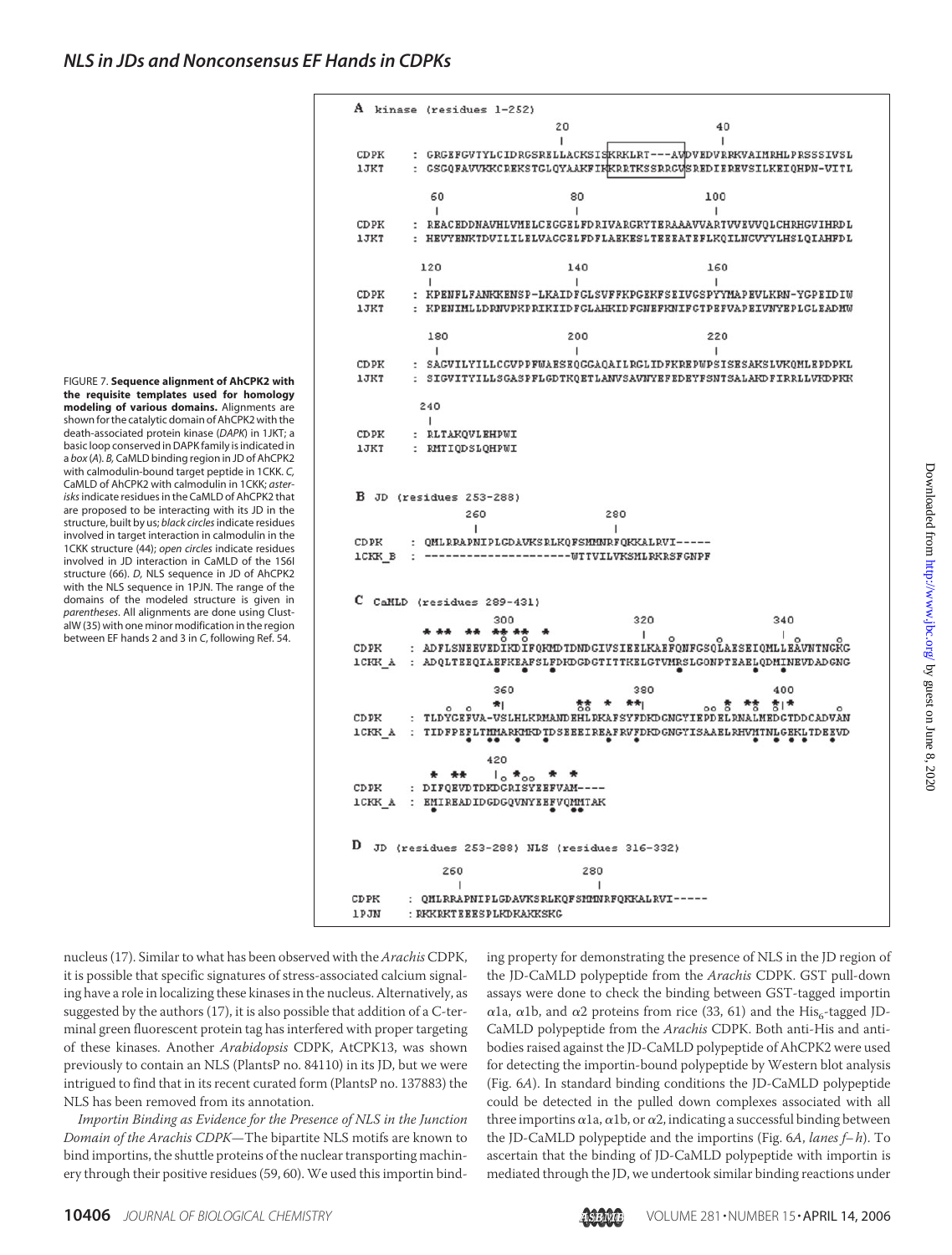identical conditions with the CaMLD polypeptide and the importin  $\alpha$ 1a. As indicated in Fig. 6*B*, *lane b*, the CaMLD polypeptide was not detected in association with importin  $\alpha$ 1a, indicating the observed binding of the JD-CaMLD (Fig. 6*B, lane a*) polypeptide to be specific for the JD region that contains the NLS. To further ascertain that the NLS sequence in the JD is important for binding with importin, we undertook binding assays with a mutated variant of the JD-CaMLD where three important determinants of NLS, namely Arg-256, Arg-257, and Lys-268, have been replaced with Gly, Val, and Leu, respectively. This mutated polypeptide was not detected in association with importin  $\alpha$ 1a (Fig. 6*B, lane c*) indicating the binding of the JD-CaMLD (Fig. 6*B, lane a*) polypeptide was mediated through the NLS sequence present in the JD region of the kinase. Under identical conditions GST protein *per se* failed to show any binding with the JD-CaMLD, CaMLD, and the JD-CaMLD<sub>mut</sub> polypeptides (Fig. 6, *A*, *lane a,* and *B, lanes d* and *e*), indicating that the observed bindings of GST-importins were importin-mediated. Thus the junction domain of AhCPK2 was demonstrated to have a nuclear localization sequence through its ability to interact with the importin proteins of the nuclear transport machinery.

We then checked whether binding of importin to the junction domain was affected by the intramolecular interaction within the JD-CaMLD polypeptide in the presence of calcium. For this, binding reactions were set up with GST-importin  $\alpha$ la and His<sub>6</sub> JD-CaMLD of AhCPK2 in the presence of the indicated concentrations of calcium or EGTA (Fig. 6*C*). As indicated, the presence or absence of calcium did not interfere with the interaction of JD-CaMLD with importin. Depending on the presence of calcium or EGTA during washing, the JD-CaMLD polypeptide was detected in its calcium-bound or unbound form with a characteristic shift of electrophoretic mobility (Fig. 6*C*). Thus, without the constraints of having the catalytic domain around in the JD-CaMLD polypeptide, interaction of the NLS with importin appeared to be calcium-insensitive.

Our attempts to demonstrate importin binding with the whole kinase, where the NLS in the JD is sandwiched between the catalytic and the CaMLD domains, was unsuccessful irrespective of whether we did our binding assays in the presence of saturating concentrations (1 mM) of calcium (Fig. 6*D*, *lane e*) or in the absence (5 mM EGTA) of calcium (*lane c*). Most interestingly, when we tested the calcium dependence of the whole kinase-importin interaction, successful binding was noted at low concentrations (10 μM) of calcium (Fig. 6*D, lane d* and *f*). In addition, we could also detect effective binding of importin with the whole kinase in the presence of 1 mm calcium when W7 was included in the binding reaction (Fig. 6*D, lane g*). It appears that at low calcium concentrations, the CaMLD successfully maneuvers the withdrawal of the autoinhibitory domain from the clutches of the catalytic domain, but it does not interact with JD in a manner that would bury the autoinhibitory domain. Therefore, the adjacently placed NLSs in the JD remain accessible to importins under such conditions. On a similar note, we reasoned that in the presence of saturating concentrations of calcium, interaction of JD with the CaMLD completely sandwiched the NLS between the catalytic and the CaMLD structure and thus hindered its interaction with importin. But under the same conditions in the presence of W7, prohibition of the proper interaction of the JD with the CaMLD allows interaction of importin with the NLS.

*Three-dimensional Model of Interaction of Arachis CDPK with Importin*—To visualize the interaction of importin with the full-length kinase, we developed a model for the binary complex between the whole structure of the *Arachis* CDPK and importin through homology modeling and docking. No protein structure is available with JD and CaMLD covalently linked. Therefore, we took recourse in the available three-



FIGURE 8. **Homology model of AhCPK2 and its interaction with importin.** *A,* stereo view of the ribbon model of AhCPK2. The color coding is as follows: kinase, *blue*; CaMLD, *green*; CaMLD binding region of JD, *yellow*; NLS in JD, *red*; three calcium ions located in the canonical binding sites, *orange*; remaining one, which could be defective, *gray*; catalytic and ATP-binding sites, *magenta. B,* ribbon diagram of the AhCPK2-importin complex. Importin is shown in *yellow-white,* and JD is in *red*; the other color codes are as in *A*.

dimensional structures of binary complexes of calmodulin and target peptides. Considerable efforts have gone into understanding target recognition by CaM using synthetic peptide analogs of CaM binding regions (43, 44, 62–64). Generally, the peptide can be positioned in the peptide-binding channel of CaM in two relative orientations, parallel or antiparallel depending on whether the N-terminal region of the peptide is closer to the N-terminal or the C-terminal domain of CaM/CaMLD. As discussed under "Experimental Procedures," the parallel mode of binding appeared to be more plausible for interaction of JD with CaMLD. The alignments of sequences of the target peptide and CaM in 1CKK with the JD and CaMLD sequences of *Arachis* CDPK are shown in Fig. 7, *B* and *C,*respectively. Next, we developed a model for the active conformation of the *Arachis* CDPK catalytic domain using the crystal structure (Protein Data Bank code 1JKT) (46) of DAPK (34% identity and 37% similarity) (Fig. 7*A*) and joined it with the JD-CaMLD to construct the complete structure (Fig. 8*A*).

The surface area that is buried as the peptide forms a complex with CaM in 1CKK is 3448  $\AA^2$ , but in our model of JD-CaMLD it is much smaller (1687  $\rm \AA^2$ ). It is possible that because JD is covalently linked to the N-terminal end of CaMLD in CDPK, the CaMLD binding region (the helical part of JD) cannot go deep into the channel, thus remaining partially exposed. In our model, the CaMLD binding region is shared evenly between the two domains, the interface area being 915 and 773  $\AA^2$  with the N- and C-terminal domains, respectively. However, more residues (His-371, Leu-372, Ala-375, Tyr-378, Phe-379, Leu-392, Ala-395, Leu-396, Asp-399, Thr-401, Ile-411, Glu-414, Val-415, Ile-423, Phe-428, and Met-431, for a total of 16) are contributed by the C-terminal domain than the N-terminal domain (Ala-289, Asp-290, Phe-291, Leu-292, Glu-295, Glu-296, Asp-299, Ile-300, Asp-302, Ile-303, Lys-306, and Val-359, for a total of 12). This is consistent with the prevailing understanding about JD and CaMLD interaction, where the C-terminal lobe is documented to be involved in direct binding of the target in JD (32). We have compared the residues (Fig. 7*C, asterisks*) in CaMLD of *Arachis* CDPK that are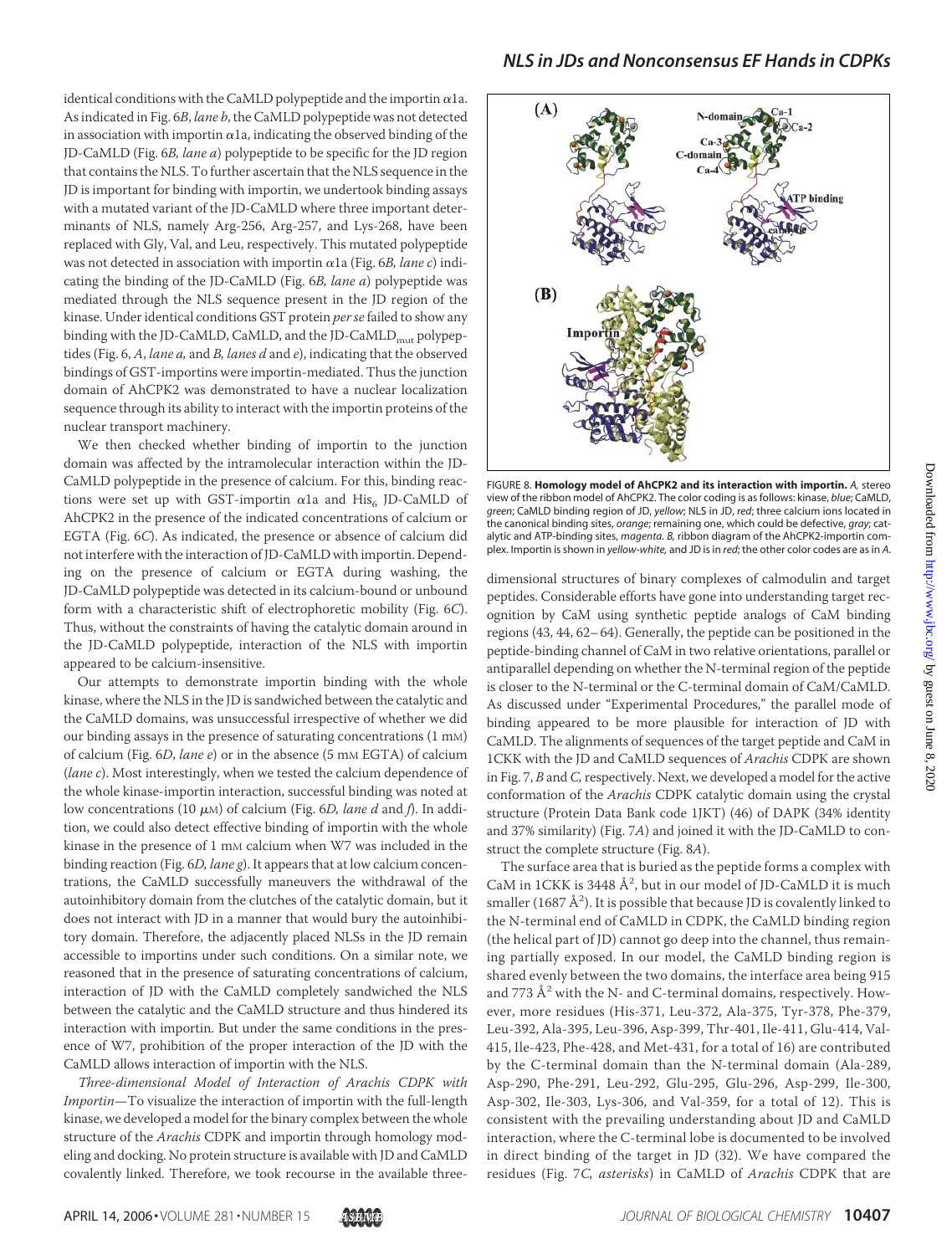found to be interacting with its JD in our model with the residues (*black circles*) involved in target interaction in CaM in 1CKK (44) and also the residues (*open circles*) involved in JD interaction in CaMLD of the structure 1S6I (66). As can be seen, there is a considerable overlap in the residues and regions of CaMLD that appeared to be interacting with JD in our model with those found to be interacting in similar structures.

The proposed structure (Fig. 8*A*) has two domains with the terminal catalytic (*blue*) and CaMLD (*green*) domains linked by JD, which has mainly an irregular structure (*red*) with a helical region (*yellow*) that interacts with the CaMLD. The NLS region of the JD (Fig. 8*A, red*) is exposed in the structure and appears amenable to interact with its cognate receptors or importins. The active site of the kinase (Fig. 8*A, magenta*) is spatially away from the NLS, and consequently the binding of importin at the NLS may not block the catalytic function of the activated kinase. The importin-CDPK complex structure (Fig. 8*B*) also shows that importin binding should not interfere with the kinase activity. It may be mentioned that although there is considerable sequence similarity (Fig. 7*D*), we did not use the NLS in 1PJN as template when building this region. Still, NLS was modeled to have extended, nonregular conformation, as observed for the NLS peptide in 1PJN. Additionally, GRAMM (47), which is a surfacerecognition program, also identifies NLS as the docking site in AhCPK2, and the overall fitting is very snug. Although it is difficult to comment on the exact conformation of NLS and the relative orientation of the kinase and CaMLD domains in the absence of importin, the model in Fig. 8*B* depicts the feasibility of a successful interaction of the *Arachis* CDPK with importin and is consistent with our biochemical data, where binding of several importins has been demonstrated with the kinase.

#### **DISCUSSION**

We note that the presence of nuclear localization sequences in the junction domain of CDPKs is obligatorily coupled with nonfunctional EF hand loops in their respective CaMLDs (Fig. 2). Thus this subgroup of noncanonical CDPKs represents a unique and discrete case where interdomain compensatory changes are accompanied with a domain evolution (67, 68). The precise question that arises is why atypical calcium binding property was a primary requisite for acquiring a functional NLS in junction domains of CDPKs. We discuss our results on a CDPK from *A. hypogea*, a member of our target group of noncanonical CDPKs, and propose a possible explanation for such obligatory domain coupling in the light of the known mechanism of activation of canonical CDPKs  $(7-9, 32)$ .

The *Arachis* CDPK has a deviation from the consensus in its second calcium-binding site and has been shown to have significantly low affinity for calcium ( $K_d$  392  $\mu$ м) as compared with a canonical CDPK ( $K_d$ 0.19  $\mu$ <sub>M</sub>) (32). However, despite having wide differences in their calcium binding properties (Fig. 3), the change in secondary structure for the *Arachis* CDPK at saturating concentrations of calcium was exactly similar to its canonical counterparts (Fig. 4) (32). These observations are very similar to an earlier report on a *Plasmodium* CDPK where mutations in calcium-binding sites of the N-terminal lobe of its CaMLD significantly decreased its affinity for calcium, but the accompanied change in secondary structure of these mutant kinases resembled the wild type at saturating calcium concentrations (1-10 mm).

Because the characteristic calcium-dependent structural response in the CaMLDs is reported to be associated with the regulatory apparatus of canonical CDPKs (7–9), the principle of activation of the *Arachis* CDPK appear to remain unchanged. Canonical CDPKs are activated by the cumulative effect of two calcium-responsive structural changes. (i) At low calcium levels high affinity binding sites in the C-terminal lobe are occupied and it interacts with the JD. (ii) When calcium levels rise to fill the two weaker binding sites in the N-terminal lobe, it triggers a conformational change through the tether region. Such interdomain complex interactions form a collapsed structure that leads to exposition of the catalytic site and activation (9, 32). Because in our target group of CDPKs the nonconsensus calcium-binding sites are detected predominantly in the N-terminal lobe, the tether-mediated activation through its low affinity calcium-binding sites is most likely to be inactivated at subsaturating concentrations of calcium. Under similar conditions the interaction of JD with the C-terminal lobe of CaMLD with high affinity binding sites is unlikely to be affected (53).

In the light of this known mechanism of activation of CDPKs, we next discuss the atypical calcium binding properties of the *Arachis* CDPK in relation to its possible role in the functional exposition of the NLS present in its JD. A known mechanism for regulating the activity of NLS is masking it in order to prevent its recognition by importins (69, 70). It is interesting to note that by virtue of having the NLS in the junction domain with a partial overlap with the autoinhibitory sequence, our target group of CDPKs can have their NLS masked by the catalytic domain in the inactive form of the kinase (7–9, 32). Through *in vitro* binding assays the interaction of importin with the *Arachis* CDPK could only be detected at subsaturating (10  $\mu$ M) concentrations of calcium (Fig. 6*D*). As per the literature, under such conditions the interaction of the JD with the C-terminal lobe of CaMLD remains unaffected, which therefore can withdraw the autoinhibitory sequence from the catalytic groove of the kinase. Such interdomain rearrangements allow the functional exposure of the NLS sequence in the JD and its subsequent interaction with the nuclear transport factors (Fig. 6*D*). Through similar binding assays, we could not detect any interaction of importin with the *Arachis* CDPK at saturating concentrations of calcium. Under such conditions the low affinity calcium-binding sites are occupied in the N-terminal lobe, which triggers a conformational change that appears to bury the JD in the CaMLD in such a manner that the NLS becomes inaccessible to importins (Fig. 6*D*). Such a proposition was confirmed when we found importin to interact with the *Arachis* kinase at saturating concentrations of calcium in presence of W7 that prevented the interaction of JD with the CaMLD (Fig. 6*D*). The discrete differences in importin binding with the *Arachis* CDPK at saturating and subsaturating calcium concentrations suggest the kinase to have an intermediate structure at a low calcium signature that is capable of interacting with importin. Such a proposition for a calcium-dependent intermediate structure is consistent with the observations made by Zhao *et al.* (53) on a *Plasmodium* CDPK. They noticed that conformational change in the wild type kinase was complete at subsaturating concentrations of calcium (100  $\mu$ m), but in mutant kinase where calcium-binding sites were defective in the N-terminal lobe of its CaMLD, the full conformational change required a very high calcium concentration (53). This clearly indicated that CDPKs with nonfunctional EF hand motifs in their N-terminal lobe gradually attain their requisite change in structure in response to an increase in calcium concentration.

Finally, it appears that by virtue of having atypical calcium binding properties, our target group of CDPKs can sense a specific low calcium signature that helps in functional exposition of the NLS in the JD because of noncanonical interaction between the JD and its CaMLD. In response to the same signature, canonical CDPKs with four consensus calcium-binding sites are expected to have successful intramolecular interaction of JD with their respective CaMLDs, and this would prevent access of importin to its JD. This probably justifies the coupling between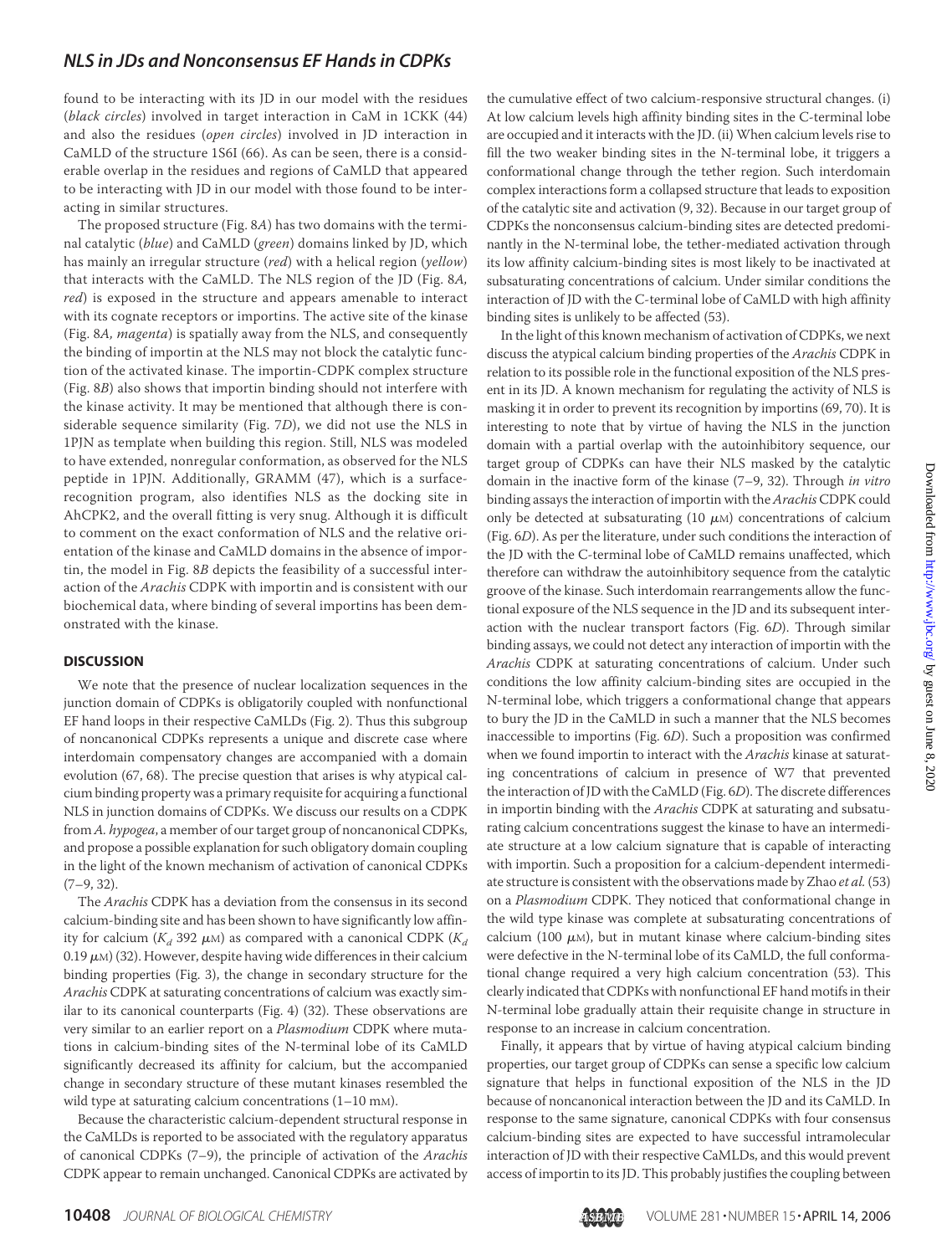a nonconsensus calcium-binding site in a CDPK with the presence of an NLS in its JD. It is possible that importin binding compensates for the absence of the tether constraint and provides the extra force for activation of these noncanonical kinases. This is significant because it would ensure that the kinase did not become active without ensuring its localization inside the nucleus.

It may be noted that the calcium dependence of the enzymatic activity of the *Arachis* CDPK could not be studied as it failed to phosphorylate any known exogenous substrate.<sup>6</sup> Most interestingly, AtCPK10 which, similar to the*Arachis*CDPK, is associated with stress-dependent signaling events and is a member of our target group, also failed to phosphorylate any exogenous substrate (51). The evidence suggests that this subgroup of noncanonical CDPKs is active against unique substrates that have yet to be identified. It was interesting to note that a basic loop, which is believed to be a characteristic feature of the DAPK family (based on which the homology model of the*Arachis*CDPK in Fig. 8*A* was built), is partially conserved in the *Arachis* CDPK (indicated by a *box* in Fig. 7*A*). This loop is believed to have a role in strictly restricting the choice of substrate in the enzymes (46, 65), and the physiological substrate of this apoptosis-related kinase has yet to be identified. Further investigations are needed for the identification of the physiological substrates of our target kinases and for understanding the true significance of the observed domain coupling.

*Acknowledgments—We thank Prof. Jeffery Harper, Department of Biochemistry and Molecular Biology, University of Nevada, for providing the JD-CaMLD and CaMLD clones of AtCPK1 and Prof. Toshisuke Iwasaki, Department of Biology, Niigata University, Japan, for providing the clones of rice GST-impor* $t$ *in*  $\alpha$ 1a,  $\alpha$ 1b, and  $\alpha$ 2. The computational modeling was supported by the *Department of Biotechnology, Government of India.*

#### **REFERENCES**

- 1. Harper, J. F., Sussman, M. R., Schaller, E. G., Putnam-Evans, C., Charbonneau, H., and Harmon, A. C. (1991) *Science* **252,** 951–954
- 2. Cheng, S. H., Willmann, M. R., Chen, H. C., and Sheen, J. (2002) *Plant Physiol.* **129,** 469–485
- 3. Harmon, A. C., Gribskov, M., and Harper, J. F. (2000) *Trends Plant Sci.* **5,** 154–159
- 4. Zhang, X. S., and Choi, J. H. (2001) *J. Mol. Evol.* **53,** 214–224
- 5. Harper, J. F., Huang, J. F., and Lloyd, S. J. (1994) *Biochemistry* **33,** 7267–7277
- 6. Harmon, A. C., Yoo, B. C., and McCaffery, C. (1994) *Biochemistry* **33,** 7278–7287
- 7. Huang, J. F., Teyton, L., and Harper, J. F. (1996) *Biochemistry* **35,** 13222–13230
- 8. Yoo, B. C., and Harmon, A. C. (1996) *Biochemistry* **35,** 12029–12037
- 9. Vitart, V., Christodoulou, J., Huang, J. F., Chazin, W. J., and Harper, J. F. (2000) *Biochemistry* **39,** 4004–4011
- 10. Kobe, B., and Kemp, B. E. (1999) *Nature* **402,** 373–376
- 11. Asano, T., Tanaka, N., Yang, G., Hayashi, N., and Komatsu, S. (2005) *Plant Cell Physiol.* **46,** 356–366
- 12. Dammann, C., Ichida, A., Hong, B., Romanowsky, S. M., Hrabak, E. M., Harmon, A. C., Pickard, B. G., and Harper, J. F. (2003) *Plant Physiol.* **132,** 1840–1848
- 13. Lu, S. X., and Hrabak, E. M. (2002) *Plant Physiol.* **128,** 1008–1021
- 14. Anil, V. S., Harmon, A. C., and Rao, K. S. (2000) *Plant Physiol.* **122,** 1035–1044
- 15. Pical, C., Fredlund, K. M., Petit, P. X., Sommarin, M., and Moller, I. M. (1993) *FEBS Lett.* **336,** 347–351
- 16. Patharkar, O. R., and Cushman, J. C. (2000) *Plant J.* **5,** 679–691
- 17. Hrabak, E. M., Chan, C. W. M., Gribskov, M., Harper, J. F., Choi, J. H., Halford, N., Kudla, J., Luan, S., Nimmo, H. G., Sussman, M. R., Thomas, M., Walker-Simmons, K., Zhu, J. K., and Harmon, A. C. (2003) *Plant Physiol.* **132,** 666–680
- 18. Dingwall, C., and Laskey, R. A. (1986) *Annu. Rev. Cell Biol.* **2,** 367–390
- 19. Garcia-Bustos, J. F., Heitman, J., and Hall, M. N. (1991) *Biochim. Biophys. Acta* **1071,** 83–101
- 20. Gomez-Marquez, J., and Segade, F. (1988) *FEBS Lett.* **226,** 217–219
- 21. Dingwall, C., and Laskey, R. A. (1991) *Trends Biochem. Sci.* **16,** 478–481
- 22. Kawasaki, H., and Kretsinger, R. H. (1995) *Protein Profile* **2,** 297–490
- 23. Kretsinger, R. H. (1987) *Cold Spring Harb. Symp. Quant. Biol.* **52,** 499–510

<sup>6</sup> A. Raichaudhuri, S. Chaudhuri, and M. DasGupta, unpublished observations. 70. Jans, D. A. (1995) *Biochem. J.* 311, 705-716

- *NLS in JDs and Nonconsensus EF Hands in CDPKs*
- 24. Moncrief, N. D., Kretsinger, R. H., and Goodman, M. (1990) *J. Mol. Evol.* **30,** 522–562
- 25. Nakayama, S., Moncrief, N. D., and Kretsinger, R. H. (1992) *J. Mol. Evol.* **34,** 416–448
- 26. Heizmann, C. W., and Hunziker, W. (1991) *Trends Biochem. Sci.* **16,** 98–103
- 27. Seal, A., Hazra, A., Nag, R., Chaudhuri, S., and DasGupta, M. (2001) *Plant Cell Rep.* **20,** 567–573
- 28. Nag, R., Maity, M. K., Seal, A., Hazra, A., and DasGupta, M. (2005) *Plant Cell Tissue Org. Cult.* DOI: 10.1007/s11240-005–6902-z
- 29. Nag, R., Maity, M. K., and DasGupta, M. (2005) *Plant Mol. Biol.* **59,** 819–836
- 30. Laemmli, U. K. (1970) *Nature* **227,** 680–685
- 31. Bradford, M. M. (1976) *Anal. Biochem.* **72,** 248–254
- 32. Christodoulou, J., Malmendal, A., Harper, J. F., and Chazin, W. J. (2004) *J. Biol. Chem.* **279,** 29092–29100
- 33. Jiang, C., Imamoto, N., Matsuki, R., Yoneda, Y., and Yamamoto, N. (1998) *J. Biol. Chem.* **273,** 24083–24087
- 34. Hulo, N., Sigrist, C. J. A., Le Saux, V., Langendijk-Genevaux, P. S., Bordoli, L., Gattiker, A., De Castro, E., Bucher, P., and Bairoch, A. (2004) *Nucleic Acids Res.* **32,** D134–D137
- 35. Thompson, J. D., Higgins, D. G., and Gibson, T. J. (1994) *Nucleic Acids Res.* **22,** 4673–4680
- 36. Potter, J. D., Strang-Brown, P., Walker, P. L., and Iida, S. (1983) *Methods Enzymol.* **102,** 135–143
- 37. Dahlquist, F. W. (1978) *Methods Enzymol.* **48,** 270–299
- 38. Cornish-Bowden, A., and Koshland, D. E. J. (1975) *J. Mol. Biol.* **95,** 201–212
- 39. Chico, J. M., Raices, M., Tellez-Inon, M. T., and Ullora, R. M. (2002) *Plant Physiol.* **128,** 256–270
- 40. Harlow, E., and Lane, D. (1988) *Antibodies: A Laboratory Manual,* pp. 53–138, Cold Spring Harbor Laboratory Press, Cold Spring Harbor, NY
- 41. Frangioni, J. V., and Neel, B. G. (1993) *Anal. Biochem.* **210,** 179–187
- 42. Marti-Renom, M. A., Stuart, A., Fiser, A., Sánchez, R., Melo, F., and Sali, A. (2000) *Annu. Rev. Biophys. Biomol. Struct.* **29,** 291–325
- 43. Meador, W. E., Means, A. R., and Quiocho, F. A. (1993) *Science* **262,** 1718–1721
- 44. Osawa, M., Tokumitsu, H., Swindells, M. B., Kurihara, H., Orita, M., Shibanuma, T., Furuya, T., and Ikura, M. (1999) *Nat. Struct. Biol.* **6,** 819–824
- 45. Berman, H. M., Westbrook, J., Feng, Z., Gilliland, G., Bhat, T. N., Weissig, H., Shindyalov, I., and Bourne, P. E. (2000) *Nucleic Acids Res.* **28,** 235–242
- 46. Tereshko, V., Teplova, M., Brunzelle, J., Watterson, D. M., and Egli, M. (2001) *Nat. Struct. Biol.* **8,** 899–907
- 47. Vakser, I. A. (1995) *Protein Eng.* **8,** 371–377
- 48. Fontes, M. R. M., The, T., Jans, D., Brinkworth, R. I., and Kobe, B. (2003) *J. Biol. Chem.* **278,** 27981–27987
- 49. Chakrabarti, P., and Janin, J. (2002) *Proteins* **47,** 334–343
- 50. Koradi, R., Billeter, M., and Wüthrich, K. (1996) *J. Mol. Graphics* 14, 51-55
- 51. Urao, T., Katagiri, T., Mizoguchi, T., Yamaguchi-Shinozaki, K., Hayashida, N., and Shinozaki, K. (1994) *Mol. Gen. Genet.* **244,** 331–340
- 52. Sheen, J. (1996) *Science* **274,** 1900–1902
- 53. Zhao, Y., Pokutta, S., Maurer, P., Lindt, M., Franklin, R. M., and Kappes, B. (1994) *Biochemistry* **33,** 3714–3721
- 54. Weljie, A. M., Clarke, T. E., Juffer, A. H., Harmon, A. C., and Vogel, H. J. (2000) *Proteins* **39,** 343–357
- 55. DasGupta, M. (1994) *Plant Physiol.* **104,** 961–969
- 56. Chaudhuri, S., Seal, A., and DasGupta, M. (1999) *Plant Physiol.* **120,** 859–866
- 57. Chehab, E. W., Patharkar, O. R., Hegeman, A. D., Taybi, T., and Cushman, J. C. (2004) *Plant Physiol.* **135,** 1–17
- 58. Drykova, D., Cenklova, V., Sulimenko, V., Volc, J., Draber, P., and Binarova, P. (2003) *Plant Cell* **15,** 465–480
- 59. Gorlich, D., Kostka, S., Kraft, R., Dingwall, C., Laskey, R. A., Hartmann, E., and Prehn, S. (1995) *Curr. Biol.* **5,** 383–392
- 60. Imamoto, N., Shimamoto, T., Takao, T., Tachibana, T., Kose, S., Matsubae, M., Sekimoto, T., Shimonishi, Y., and Yoneda, Y. (1995) *EMBO J.* **14,** 3617–3626
- 61. Jiang, C., Shoji, K., Matsuki, R., Baba, A., Inagaki, N., Bani, H., Iwasakii, T., Imamoto, N., Yoneda, Y., Deng, X., and Yamamoto, N. (2001) *J. Biol. Chem.* **276,** 9322–9329
- 62. Kurokawa, H., Osawa, M., Kurihara, H., Katayama, N., Tokumitsu, H., Swindells, M. B., Kainosho, M., and Ikura, M. (2001) *J. Mol. Biol.* **312,** 59–68
- 63. Vetter, S. W., and Leclerc, E. (2003) *Eur. J. Biochem.* **270,** 404–414
- 64. Goldberg, J., Nairn, A. C., and Kuriyan, J. (1996) *Cell* **84,** 875–887
- 65. Velentza, A. V., Schumacher, A. M., Weiss, C., Egli, M., and Watterson, M. (2001) *J. Biol. Chem.* **276,** 38956–38965
- 66. Weljie, A. M., and Vogel, H. J. (2004) *J. Biol. Chem.* **279,** 35494–35502
- 67. Ofran, Y., and Rost, B. (2003) *J. Mol. Biol.* **325,** 377–387
- 68. Pazos, F., and Valencia, A. (2002) *Proteins* **47,** 219–227
- 69. Vandromme, M., Gauthier-Rouviere, C., Lamb, N., and Fernandez, A. (1996) *Trends Biochem. Sci.* **21,** 59–64
-